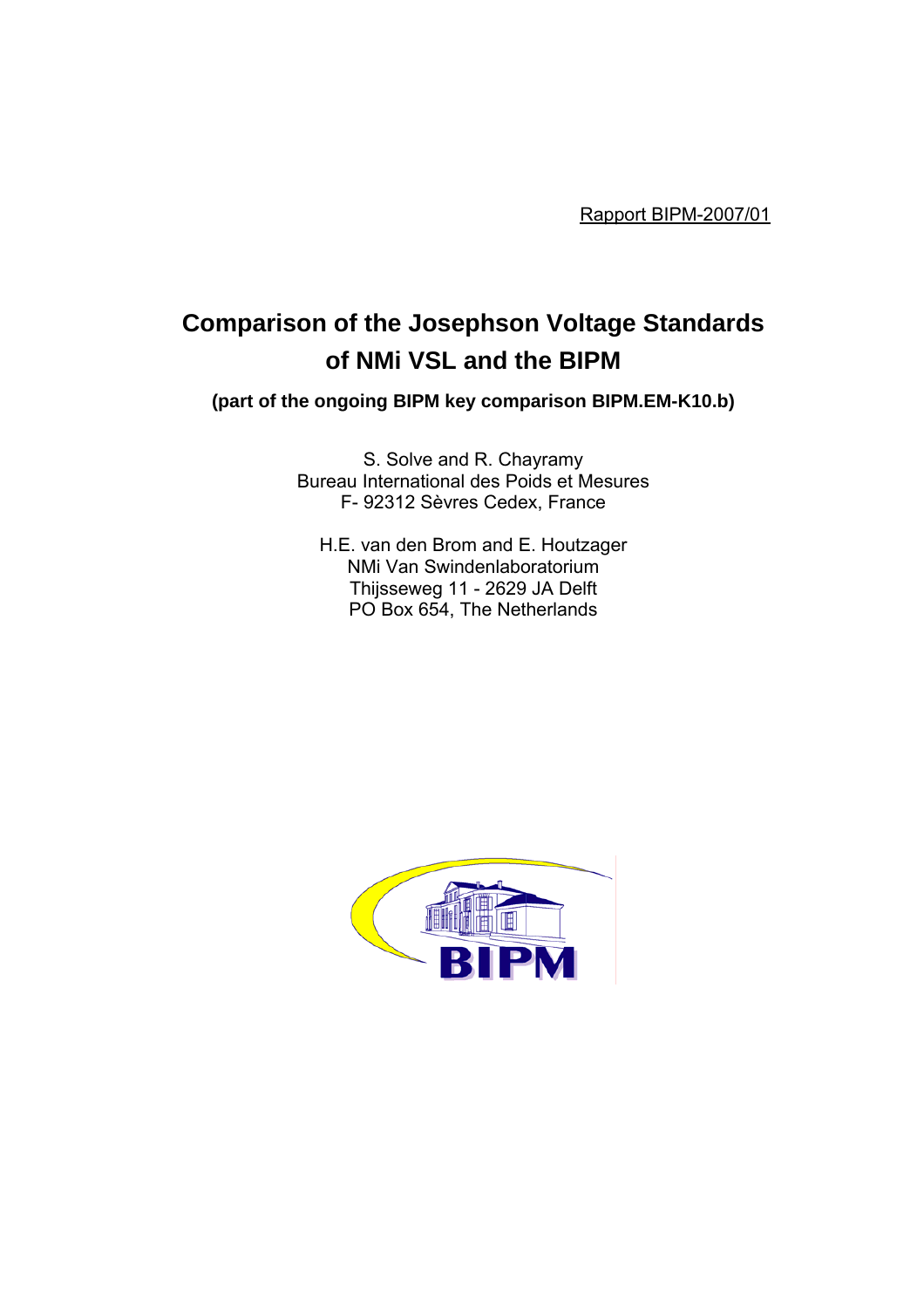# **Comparison of the Josephson Voltage Standards of NMi VSL and the BIPM**

# **(part of the ongoing BIPM key comparison BIPM.EM-K10.b)**

S. Solve and R. Chayramy Bureau International des Poids et Mesures F- 92312 Sèvres Cedex, France

H.E. van den Brom and E. Houtzager NMi Van Swindenlaboratorium Thijsseweg 11 - 2629 JA Delft PO Box 654, The Netherlands

**Abstract.** A comparison of the 10 V Josephson array voltage standard of the Bureau International des Poids et Mesures (BIPM) was made with that of the NMi Van Swindenlaboratorium (NMi VSL), The Netherlands, in October 2006. The results are in very good agreement and the measured overall standard relative uncertainty is 1.8 parts in  $10^{10}$ .

# **1. Introduction**

In 2004, the BIPM sent a questionnaire to the national laboratories to propose a new type of comparison, where a stable reference voltage produced across the BIPM Josephson array is measured using the laboratories' Josephson array voltage standards (JAVS). This would allow direct comparison with the routine measurement technique used for calibrations in the laboratories, requiring only the BIPM array (not both arrays) to maintain a perfectly stable output during the measurements. This article describes the comparison of the BIPM 10 V standard with that of the NMi Van Swindenlaboratorium (NMi VSL), The Netherlands, carried out at NMi VSL in October 2006.

# **2. Comparison equipment**

# *2.1 The BIPM JAVS*

The part of the BIPM JAVS used in this comparison comprises the cryoprobe with a Hypres 10 V SIS array, the microwave equipment and the bias source for the array. The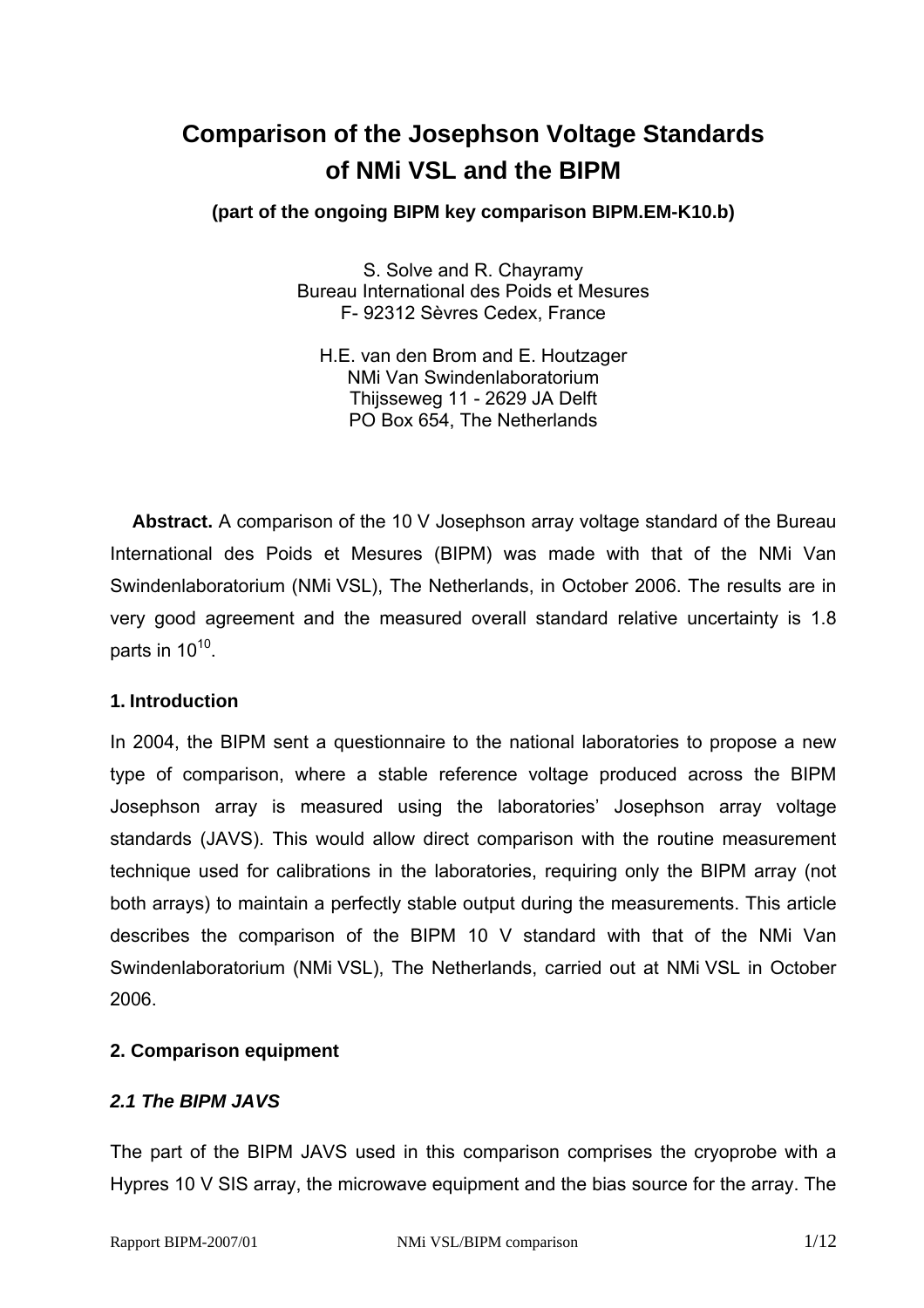Gunn diode frequency was stabilized using an EIP 578 counter, and an ETL/Advantest stabiliser. To visualize the array characteristic, while keeping the array floating from ground, an optical isolation amplifier was placed between the array and the oscilloscope; during the measurements, the array was disconnected from this instrument. To verify the step stability, an HP 34401A digital voltmeter (DVM) was used to measure the voltage between the array voltage bias leads. The series resistance of the measurement leads was 4  $Ω$ , and the value of the thermal electromotive forces (EMFs) was found to be 300 nV, which is typically four times higher than in the BIPM's laboratory. The leakage resistance between the measurement leads was greater than  $10^{11}$  Ω; it should be noted that this value does not take into account the leakage due to the DVM and the external filter used during this comparison.

# *2.2 The NMi VSL JAVS*

The NMi VSL JAVS is routinely used to calibrate Zener diode based voltage standards. It is designed to run in a fully automatic manner once the operator has adjusted the array parameters (microwave frequency and power level). The NMi VSL working standards and some customer standards are directly measured against the JAVS. The array is biased with a modified commercial bias source (JVS-1002 from Vmetrix). The bias source is modified such that the array is floating from ground, such that the measurement ground can be chosen arbitrarily. The NISTVolt software biases the step, monitories the array using an HP 34420A, selects the Zener via a Dataproof 320B scanner, records the data using the same HP 34420A and computes the results. Some further details of the NMi VSL setup are:

- Type of array: 10 V SIS, manufactured by Hypres (s/n 2546H9);
- Detector: HP 34420A, used on the 10 mV range without any filter;
- Bias source: JVS-1002 from Vmetrix:
- Oscilloscope: A Tektronix 7603 oscilloscope is used to visualise the steps and adjust the RF power level at the beginning of a series;
- Software: modified version of NISTVolt:
- Frequency source stabilizer: Counter EIP 578B with locking of the frequency to the external 10 MHz reference and a stability better than ±4 Hz during the period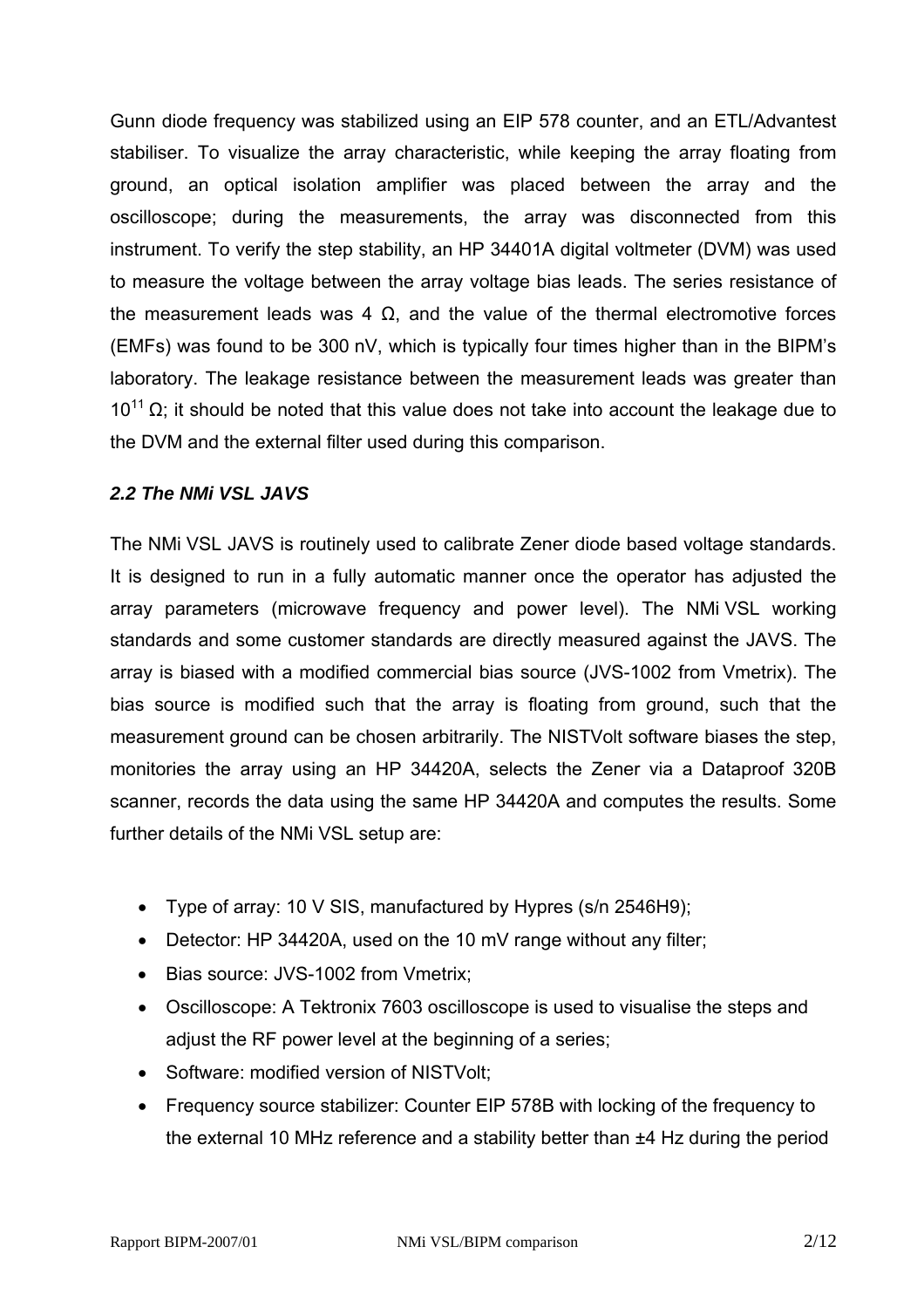of the comparison. The NMi VSL array is irradiated at a frequency around 76 GHz;

- Thermal EMF (including array connections): approximately 700 900 nV, varies with liquid He level in reservoir;
- Total impedance of the two array measurement leads:  $3.4 \Omega$ ;
- Leakage resistance of measurement leads:  $> 2.5 \times 10^{11}$   $\Omega$ .

#### **3. Comparison procedures**

During the preliminary measurements carried out from 19 to 22 October, some significant defects coming from bad grounding connections, ground loops and leakage resistance were identified. Many different experiments (carried out on the four initial days) were required to isolate all their components and solve the correspondent defects. These test measurements are described in Appendix A. Measurements performed under the so-called "normal conditions comparison" were carried out on 23 and 24 October.

During the measurements, the NMi VSL array remained connected to its bias source which was battery operated and floating from ground. The BIPM array was operated on batteries and was thus floating from ground during the step adjustment sequence, and was then disconnected from its bias source during the data acquisition process. The reference ground was chosen to be on the NMi VSL side. The two arrays were connected in series-opposition via the BIPM low thermal-EMF switch, which was always used in the same position (i.e., "forward" or "positive" position). In this comparison scheme (option "B"), the NMi VSL JAVS was used to measure the BIPM array voltage as if it were a Zener voltage standard. During the comparison, only the biases of the two arrays were reversed and no switch reversal was made.

#### **4. Description of the measurements (also See Appendix A)**

The following is a brief description of the procedure used by the NMi VSL to obtain a single measurement of the voltage of the BIPM array. For the comparison, the scanner and the JVS-1002 internal switching relays in the NMi VSL setup were not used. Instead, the JVS-1002 was used manually, whereas an HP 34401 was used to manually monitor the array voltage. In order to be more flexible and to have more control over the measurements, the NISTVolt software was replaced by a homebuilt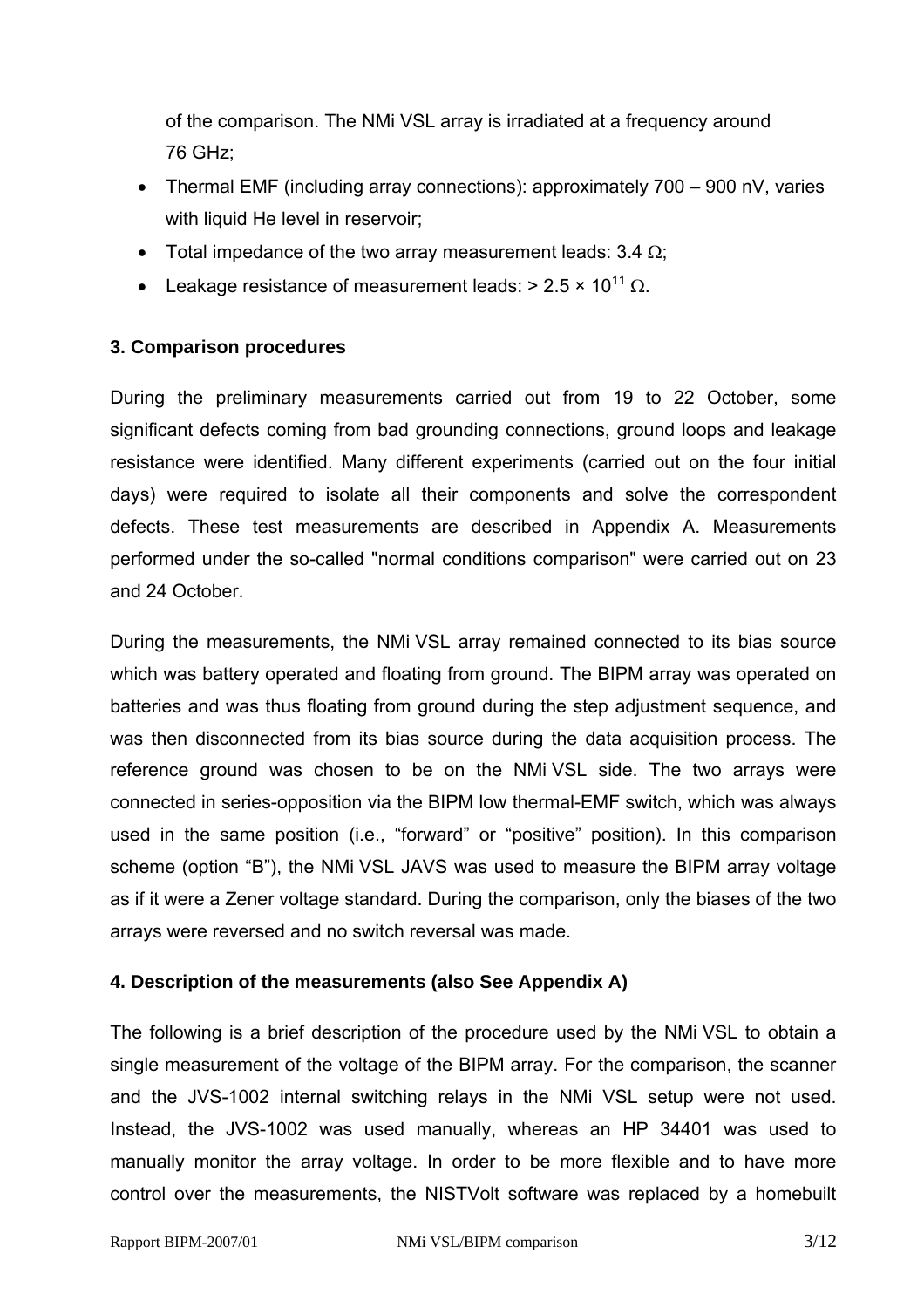program developed in Labview<sup>®</sup> to control the nanovoltmeter. Four sets of 30 readings 10 powerline cycles each (NPLC=10) are taken, two sets in the positive polarity of the bias of the two arrays, and two in the negative polarity. These measurements follow the scheme:  $+, -$ ,  $-, +$ . For each set, the program acquires 30 readings of voltage difference measured by the detector. Those data are transferred from the internal memory of the nanovoltmeter to the computer at the end of the acquisition. The complete series of measurements takes about five minutes when there is no array instability. The readings are stored in an ASCII datafile which is then imported into an Excel spreadsheet where the value attributed to the BIPM standard is calculated. The nanovoltmeter gain correction factor and linearity correction are included into the calculations. The spreadsheet displays the residual of each reading allowing outliers to be manually removed from the calculation.

The differences between the values measured by the NMi VSL and the theoretical value of the BIPM array voltage during the comparison are plotted in Fig. 1.



Fig. 1. Differences between the measured values and the theoretical value of the BIPM array voltage. The solid lines ( **––––** ) are the standard deviation of the mean, and the dotted lines (**– – –**) are the standard deviation of the single measurements.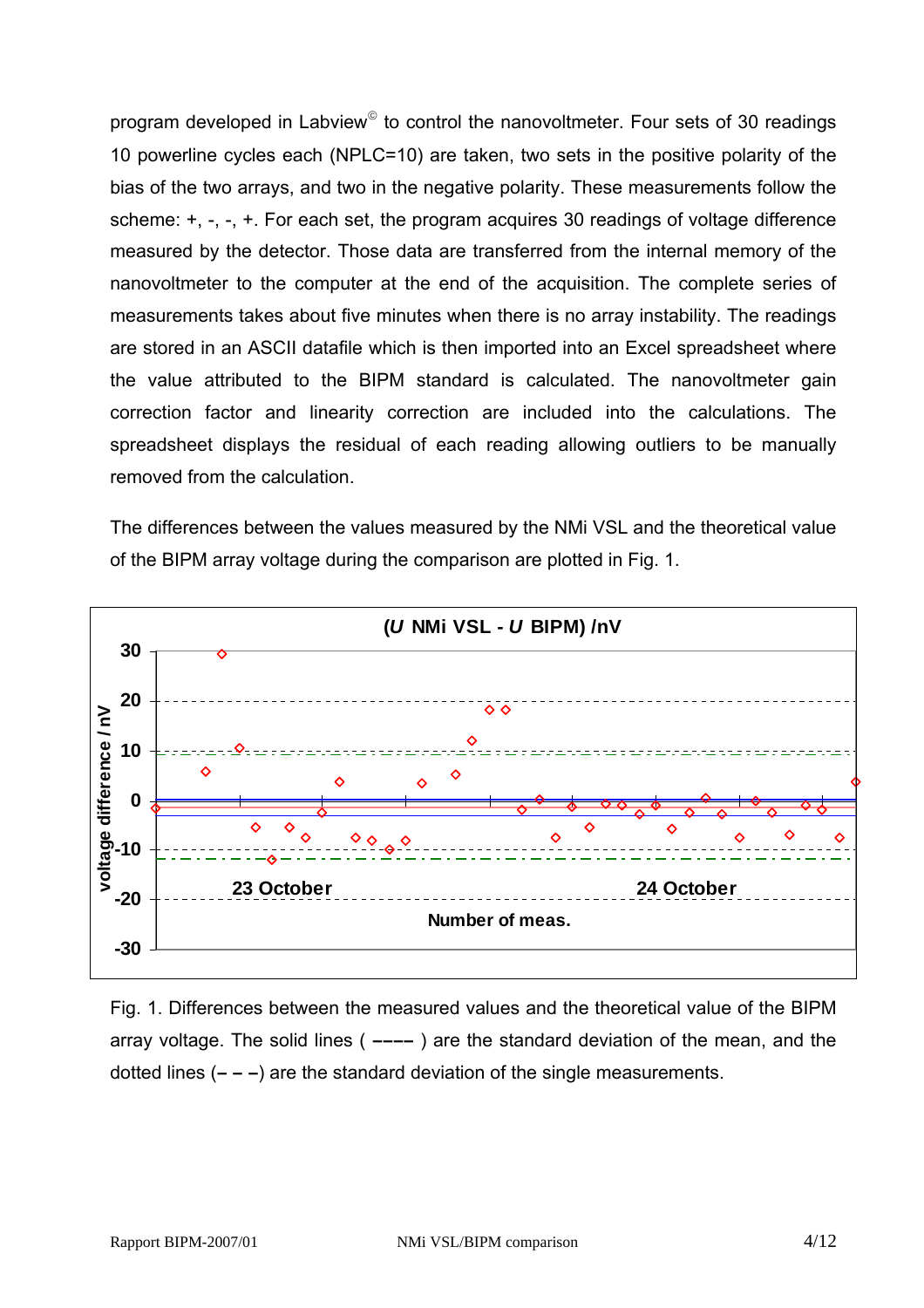### **5. Uncertainties and results**

The sources of Type B uncertainty (Table 1) are: the absolute value of the frequency measured by the EIP counter (i.e., frequency offset), the measurement leakage resistance, and the detector gain and linearity. Most of the effects of detector gain and frequency stability are already contained in the Type A uncertainty. As both array polarities were reversed during the measurements, the effect of the residual thermal EMFs (i.e., non-linear drift) is also already contained in the Type A uncertainty of the measurements.

Before and after each set of 30 readings, the frequency indicated by the NMi VSL counter was read. The deviation from the nominal value of 76.07 GHz, which was 1.3 Hz, was corrected for in the calculations. The standard deviation of the mean was taken as Type B uncertainty.

The uncertainty due to the leakage is the measurement lead resistance divided by the leak resistance.

The detector non-linearity was determined just before the comparison using the NMi VSL binary Josephson system. The 10 mV range was calibrated by applying a binary Josephson voltage varying from –10 mV to +10 mV with a step resolution of 144.7 µV (resulting in 139 calibration values), and repeating this sequence 100 times. A ninth order polynomial fit was used to correct for the deviation from linearity, which results in a Type B uncertainty of 1 nV taken as a rectangular distribution.

The standard Type A uncertainty of the mean was 1.6 nV.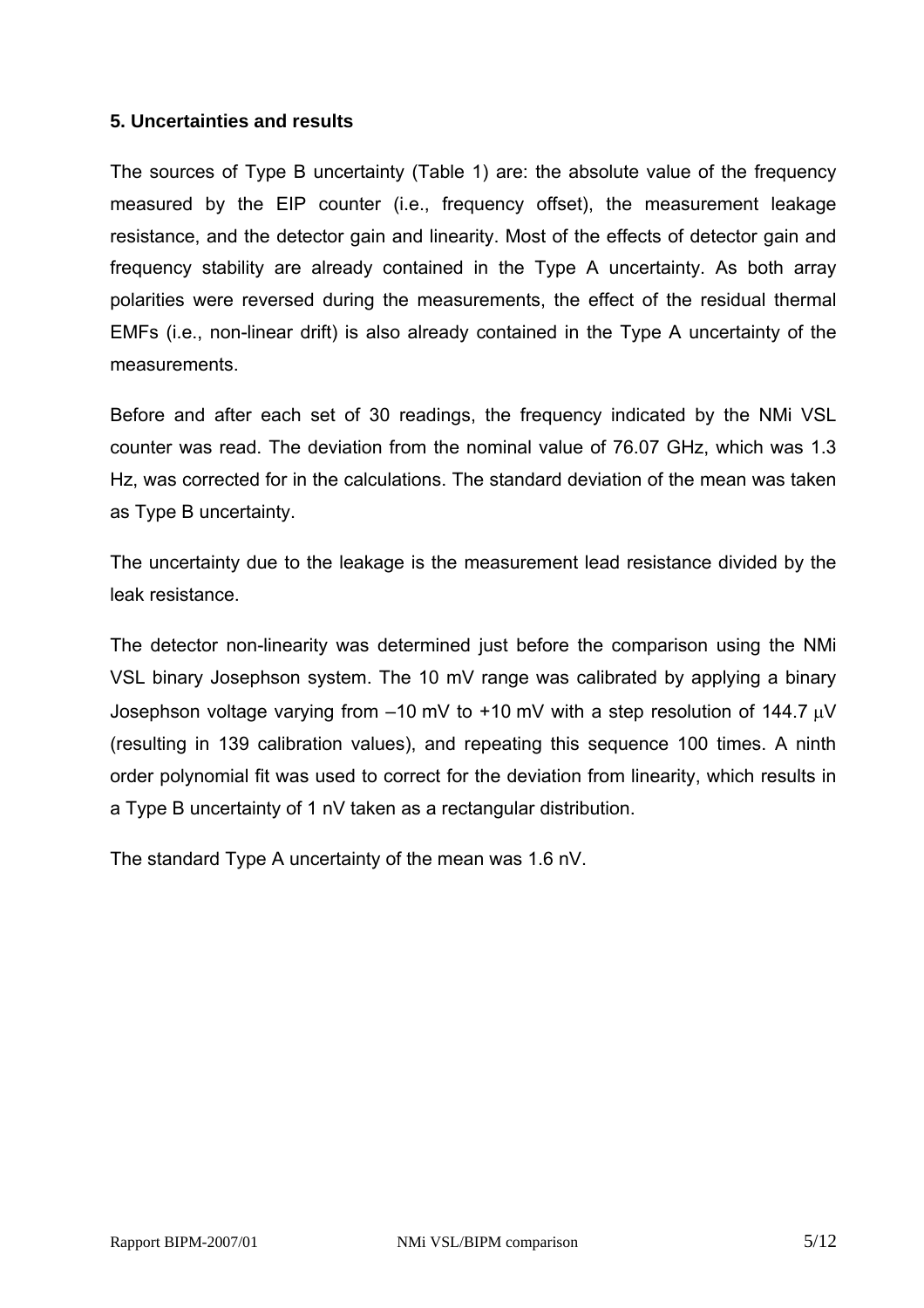|                    |      | Uncertainty/nV |                |
|--------------------|------|----------------|----------------|
|                    | Type | <b>BIPM</b>    | <b>NMi VSL</b> |
| Frequency (*)      | Β    | 0.2            | 0.03           |
| Leakage resistance | Β    | 0.4            | 0.10           |
| Detector (**)      | B    |                | 0.58           |
| Total (RSS)        | B    | 0.4            | 0.6            |

**Table 1.** Estimated Type B standard uncertainty components.

(\*) As both systems were referred to the same 10 MHz frequency reference, only a Type A uncertainty of the EIP frequency is included.

(\*\*) As the NMi VSL array was biased on different steps or at a voltage equal to that of the BIPM array, and as the detector gain and linearity were taken into account, a large part of the detector uncertainty is already contained in the Type A uncertainty of the measurements. This component only expresses the effect of the uncertainty of the detector non-linearity correction.

The result, expressed as the relative difference between the values that would be attributed to the 10 V Josephson array standard by the NMi VSL  $(U_{N\text{Mi}}_{VSL})$  and its theoretical value  $(U_{\text{BIPM}})$  is:

$$
(U_{\text{NMi VSL}} - U_{\text{BIPM}}) / U_{\text{BIPM}} = -1.5 \times 10^{-10}
$$
 and  $u_c / U_{\text{BIPM}} = 1.8 \times 10^{-10}$ 

where  $u_c$  is the combined standard uncertainty.

#### **6. Discussion and conclusion**

This comparison is the ninth of a new series (started in September 2004) where the host laboratory uses its own Josephson equipment to measure the voltage of the BIPM array, considered as the transfer instrument. The main feature of this new measurement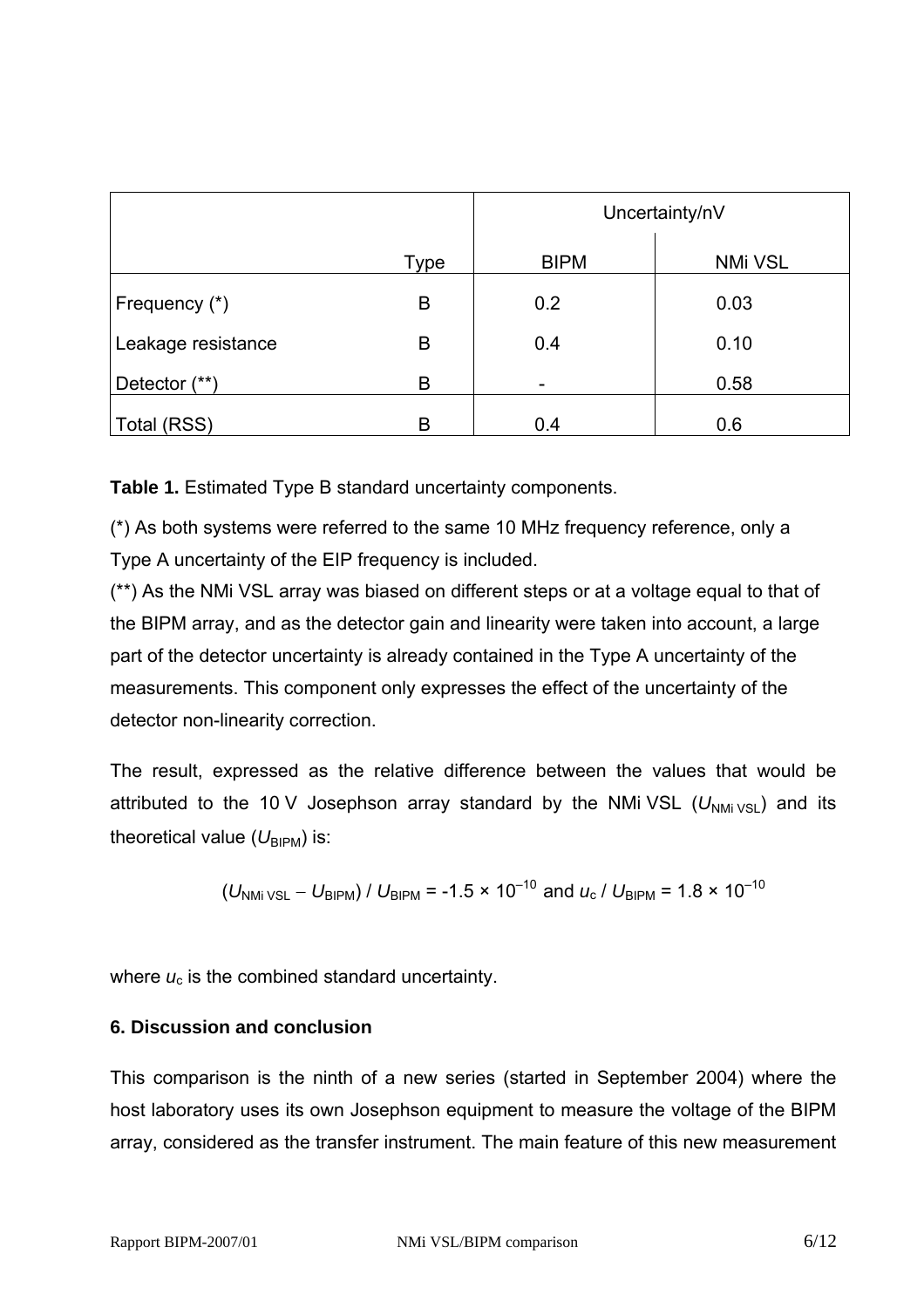technique is that it requires only the BIPM array, not both arrays, to maintain a perfectly stable and reproducible 10 V output during the measurements.

The BIPM equipment was installed on the very day of arrival. The preliminary measurements showed some discrepancies due to a heavy leakage effect to ground. These effects were not critical for Zeners diode standards calibration but were unacceptable for a comparison of two quantum standards. During the next four days many modifications were intentionally made to various parts of the whole system (assemblage of the BIPM standard and the NMi VSL measurement set-up) to find out the issues and correct for their influence on the measurements. The results of the comparison demonstrate the ability of NMi VSL in 10 V measurements. This comparison allowed the laboratory to characterise more accurately and improve the robustness of its measurement chain.

#### **DISCLAIMER**

Certain commercial equipment, instruments or materials are identified in this paper in order to adequacy specify the environmental and experimental procedures. Such identification does not imply recommendation or endorsement by the BIPM, nor does it imply that the materials or equipment identified are necessarily the best available for the purpose.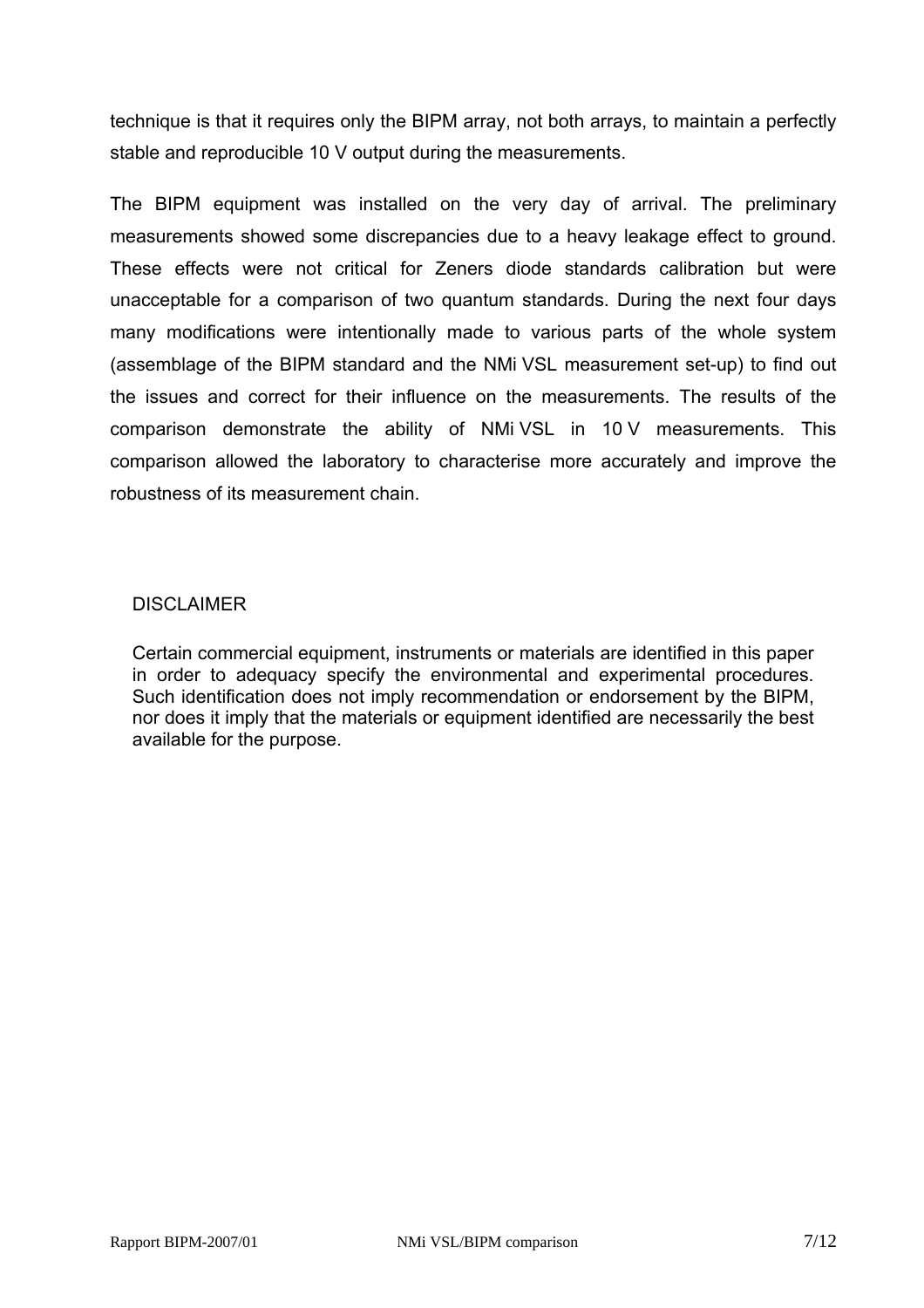# **Appendix A**

This appendix describes the measurements in a chronological manner.

#### **19 to 22 October 2006**

After having assembled the BIPM equipment, we managed to obtain without major difficulties a satisfactory stability for the steps on both standards. The ground reference was decided to be set on the NMi VSL side. A DVM was added across the NMi VSL array to monitor its voltage. The first seven series of preliminary measurements gave a voltage difference between the two systems of 3  $\mu$ V! The problem was identified as coming from a leakage effect between the ground (chassis of the measurement bay) and the NMi VSL bias source. Even if the JVS was operating on batteries (floating from the ground), the DAC (Digital-to-Analog Converter) of the source still seemed to be referred to the main ground. From that situation many experiments were carried out:

- 1- Grounding the systems on the BIPM side;
- 2- Grounding the low of the detector;
- 3- Changing the connections box that linked the two Josephson systems;
- 4- Shifting the grounding point from the shielding of the connecting box to a point inside it;
- 5- Building some new connecting wires (array biasing leads, connection leads).

None of these experiments improved the final result: the voltage difference was still found to be to the order of 3 µV with a repeatability of a few tens of nanovolts !

We finally decided to remove the JVS 1002 bias source and bias the NMi VSL by the BIPM array. In that configuration, both arrays are biased by the BIPM bias source which was referred to ground. This experiment was already carried by B. Wood (NRC), Y[.](#page-8-0) Tang (NIST) and C.A. Hamilton (Vmetrix) during a similar exercise  $^1$ .

We found that a leakage still existed between the ground (chassis of the bay) and the grounding point in the connection box when the BIPM bias source was grounded. The leakage current disappeared each time the source was switched to batteries (within a capacitor loading effect) .

 $\overline{a}$ 

<span id="page-8-0"></span><sup>&</sup>lt;sup>1</sup> "Direct Josephson Voltage Array Comparison between NRC and NIST" CPEM 2006 conference digest pp 14-15.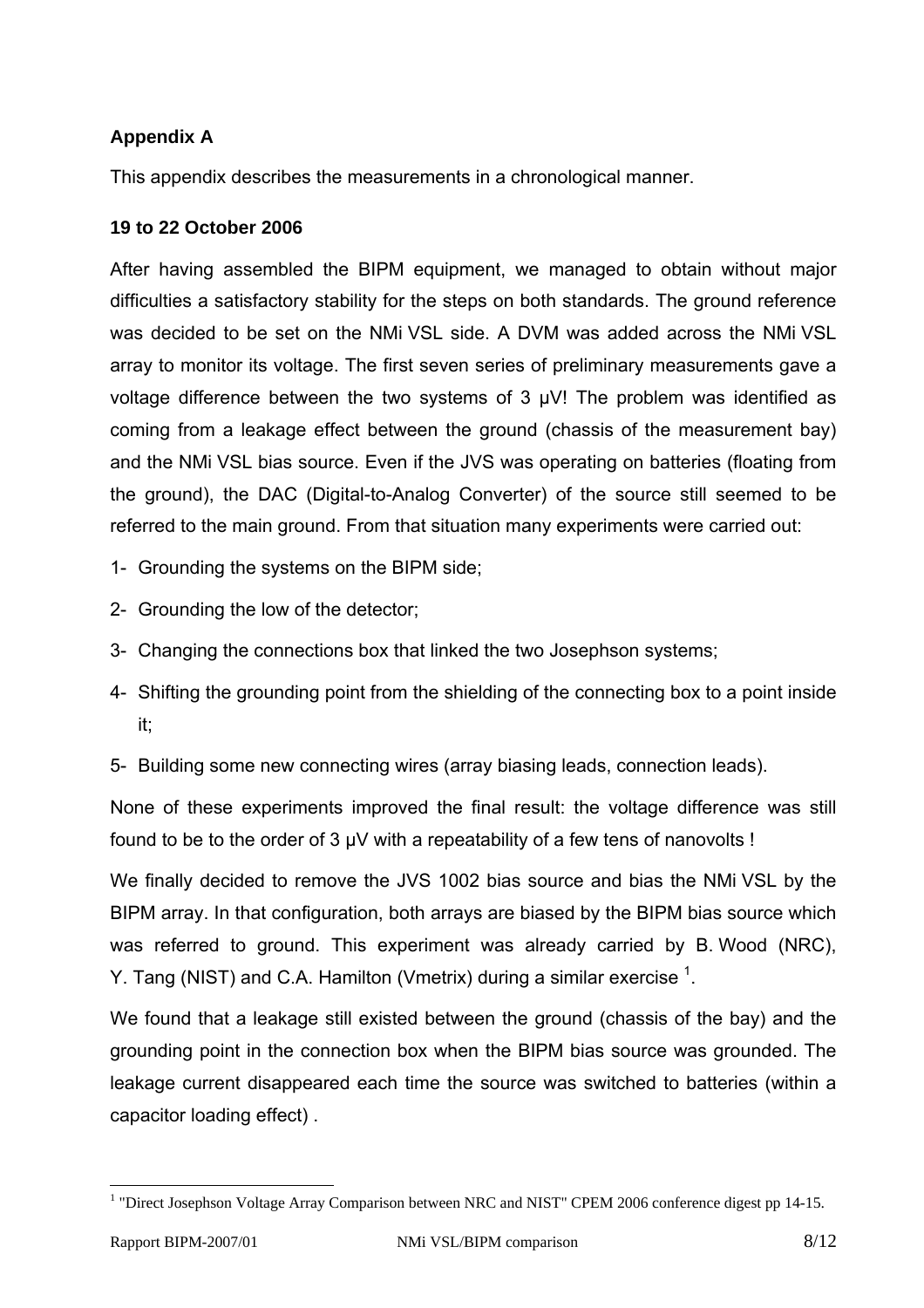We decided to warm up both systems to check the leakage resistance between the measurement wires  $(R_1)$  and between each of them and the ground  $(R_2)$ .

We found R<sub>1</sub> = 0.5 × 10<sup>12</sup>  $\Omega$  and R<sub>2</sub> = 0.25 × 10<sup>12</sup>  $\Omega$  on the NMi VSL probe, and the expected values on the BIPM probe.

The NMi VSL array was then mounted on the BIPM probe in order to analyse its behaviour when operated by the BIPM system. It was found to be very stable over an interval of different RF frequencies.

From that situation, it was demonstrated that the leakage problem wasn't coming neither from the array itself nor its connection to the probe.

In order to determine if this repeatable difference of  $3 \mu V$  was coming either from a ground loop or a leakage resistance, we decided to perform some measurements at 0 V and at 5 V. The measured difference was found to be 1.7 µV at 5 V and null at 0 V. The results showed that we were facing a real leakage resistance problem as the measured difference was proportional to the voltage nominal value.

It should be noticed that the 0 V comparison was carried out both on the zero step and on the critical current to check that there were thus no RF power rectified on the array.

On 23<sup>rd</sup> of October, we finally found two major issues in the NMi VSL setup:

- A resistance of 100 ohms was found between the metrological ground (measurement bay) and the earth plug of the mains! Furthermore, the computer was not powered on the same 220 V power line.
- The 10 MHz reference is distributed to several other experiments in the shielded laboratory. A metallic pipe fixed on the ceiling permits the distribution of the coaxial cables to the different sites. We noticed that the metallic outer part of each BNC extension cables was touching the pipe. This situation could create a ground loop and introduce some noise into the system.

To improve the ground connection :

- The measurement bay was powered through an isolation transformer, the metrological ground was maintained on the bay.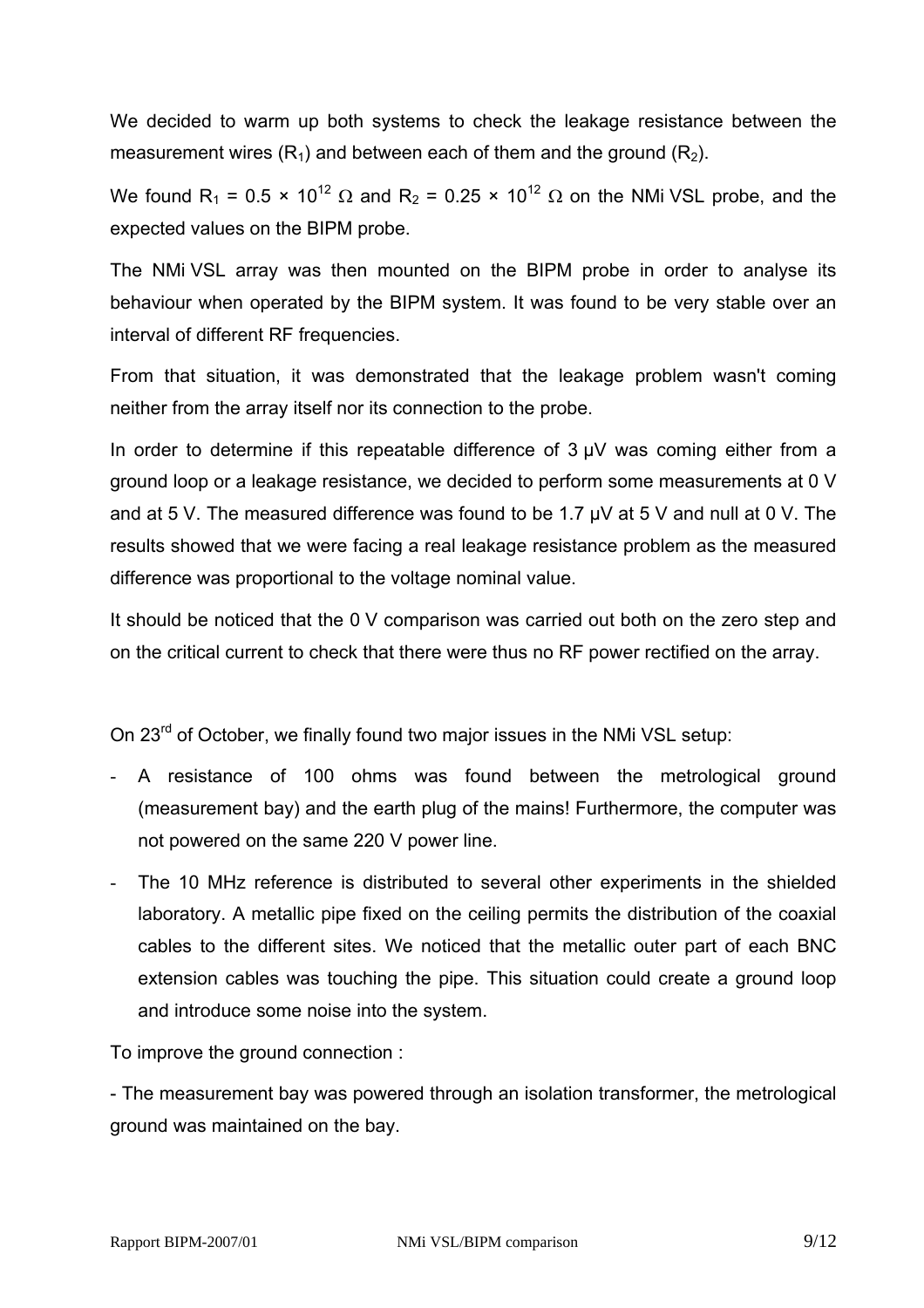- All the instruments located in the bay that were not required were unplugged from the mains (for instance the charging module for the Zeners) and their IEEE bus plugs were also removed.

- The BIPM EIP internal 10 MHz oscillator was chosen to be the reference for both counters.

Furthermore, the measurement chain was simplified. For instance, the nanovoltmeter input was shorted during the adjustment period of the two systems in such a way that the scale of the nanovoltmeter was maintained on the 10 mV range without getting into overload. To perform this operation, NMi VSL uses a MI-4020A scanner for which the selected output (controlled by a IEEE bus) was shorted. We decided to replace this sophisticated system by a manual two positions switch. One of the positions was equipped with a short.

All these modifications lead to a noticeable improvement . A residual leakage was found between the chassis of the nanovoltmeter and the measurement bay. The HP34420A chassis was then isolated from the bay.

### **24 to 26 October 2006**

Following this significant improvement, we decided to rebuilt the NMi VSL measurement chain point by point.

#### Biasing source

At this stage, the NMi VSL array was still biased by the BIPM array. We set up a JBS-500 biasing source to bias NMi VSL array. Compared to the JVS 1002, the JBS-500 allows to add a pulse (+12 V) on the biasing circuit and also to open the biasing circuitry once the adjustment is satisfactory. It is important to note that we kept the Gunn diode biasing source from the JVS 1002 module. After some measurements we successfully switched back to the "official" biasing source (JVS 1002).

#### 10 MHz reference signal

The calibration of the nanovoltmeter was carried out with an binary Josephson setup using a Gunn diode stabilized with an EIP counter referred the external 10 MHz signal. As corrections were applied for gain and linearity on the comparison results, we had to refer the RF signals again to the external 10 MHz signal. We successfully used an isolation amplifier to isolate the reference signal.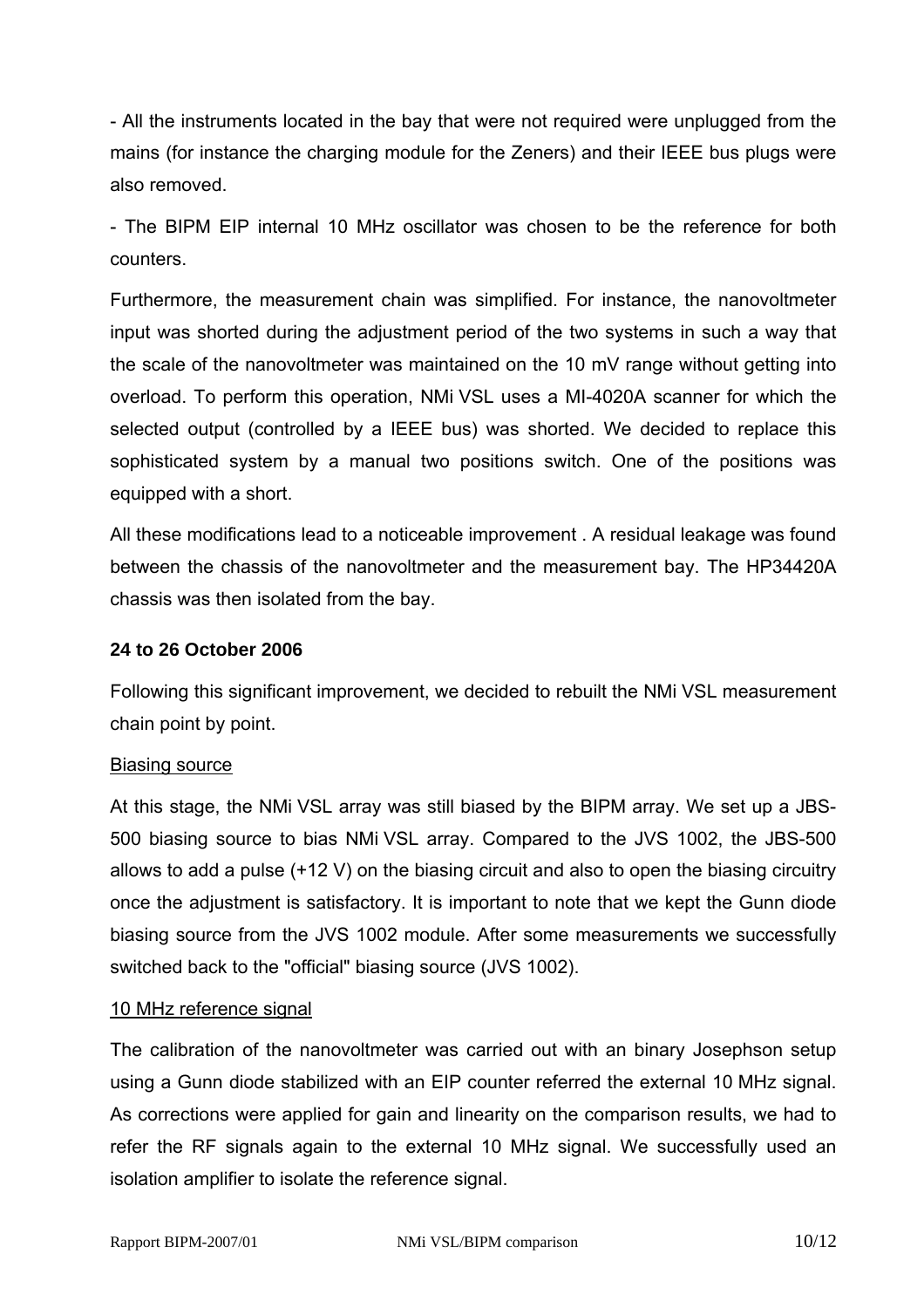# Filtering connection between the two systems.

The additional BIPM filter in between the two systems was removed. We were then back to an operationally independent Josephson Voltage Standard measurement system. The details of the grounding connections between the two systems are shown in Fig. 2.



Fig 2: details of the connection box between the two JVS systems and grounding connections.